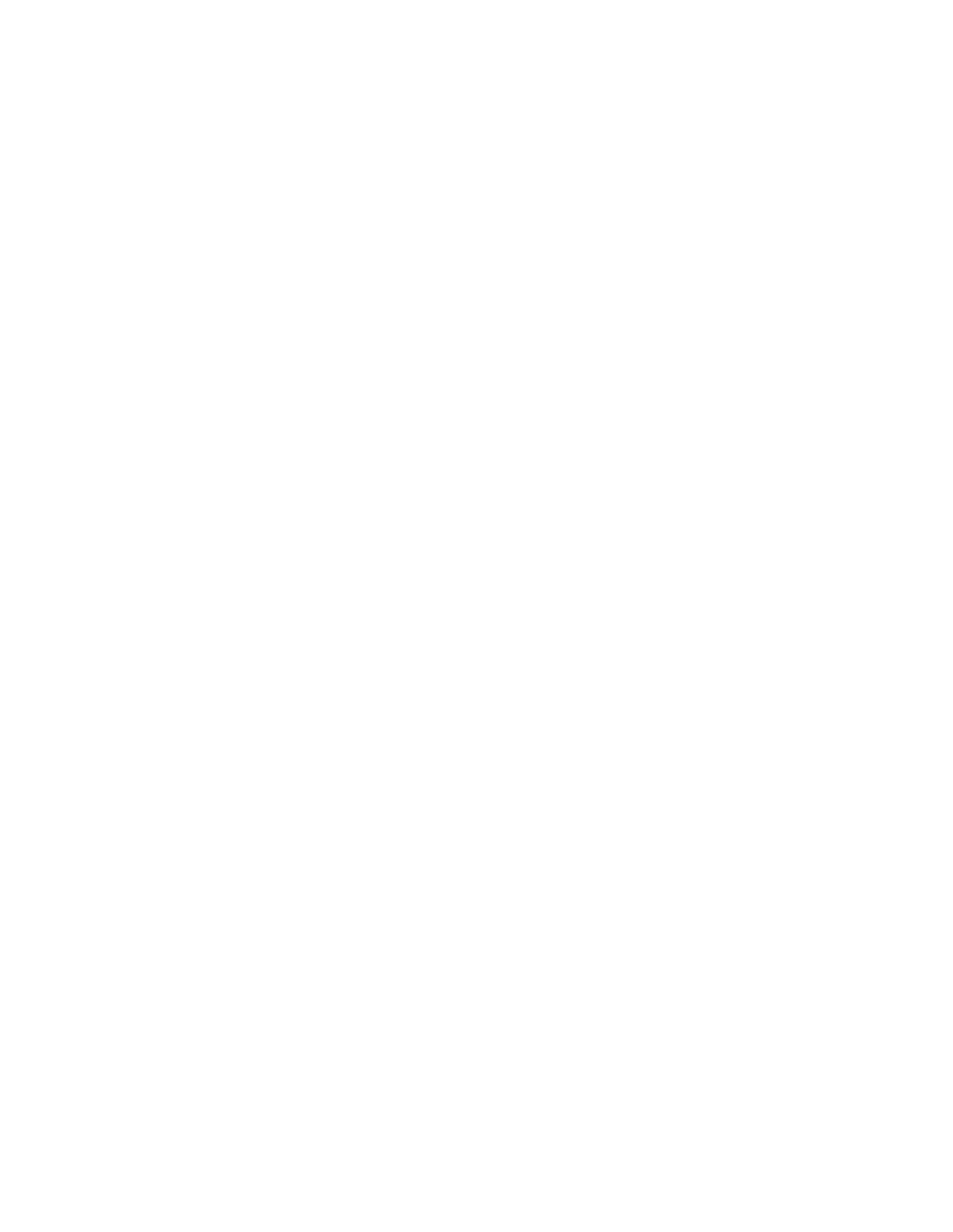### **Part 2 Sole Proprietor**

#### **Part 3 Partnership**

Give details of partners as follows:

| Name | Nationality | Citizenship Details | <b>Shares</b> |
|------|-------------|---------------------|---------------|
|      |             |                     |               |
|      |             |                     |               |
|      |             |                     |               |
|      |             |                     |               |

### **Part 4-Eligibility Status**

Are you related to an employee, Board or Committee member of the Incomati & Maputo Watercourse Commission? Yes:……. No:…………

If answer above is YES, please provide details below?

| Name of INMACOM Official Related to | Nature of Relationship (Father, Mother, Brother, Etc.)                                                    |
|-------------------------------------|-----------------------------------------------------------------------------------------------------------|
|                                     |                                                                                                           |
|                                     |                                                                                                           |
|                                     |                                                                                                           |
|                                     |                                                                                                           |
|                                     | Are you presently or have been previously under a declaration of ineligibility for corrupt and fraudulent |

If answer above is YES, please give details:

……………………………………………………………………………………………………………..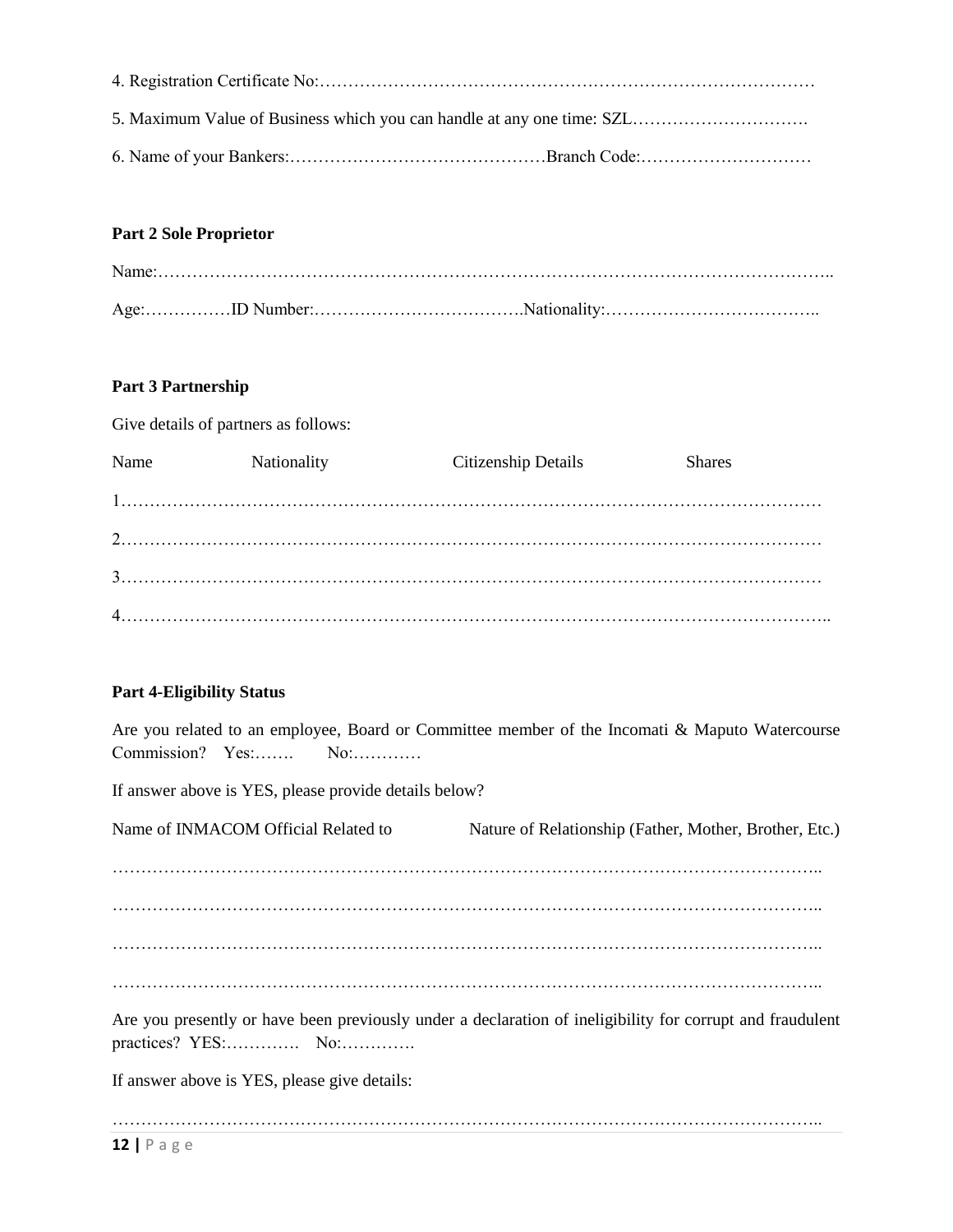…………………………………………………………………………………………………………….. …………………………………………………………………………………………………………….. …………………………………………………………………………………………………………….. ……………………………………………………………………………………………………………..

I/We DECLARE that the information given on this form is correct to the best of my/our knowledge and belief and that I/We give INMACOM authority to seek any other references concerning me/my/your company from whatever sources deemed relevant e.g Register of Companies, etc.

Date…………………………………Signature of Candidate…………………………………………….

# FORM TECH 3: NATURE OF BUSINESS

### 1. Business Type: Please select the appropriate business type

| Sole<br>Proprietor |  | Partnership |  | Company |  | Cooperative |  | Other |  |
|--------------------|--|-------------|--|---------|--|-------------|--|-------|--|
|--------------------|--|-------------|--|---------|--|-------------|--|-------|--|

### 2. Which of the following best describes your business?

| Distributor<br>Manufacturer | Retailer | Dealer | Agent |
|-----------------------------|----------|--------|-------|
|-----------------------------|----------|--------|-------|

If not a manufacturer, please attach a letter of authorization for the dealership, agency etc.